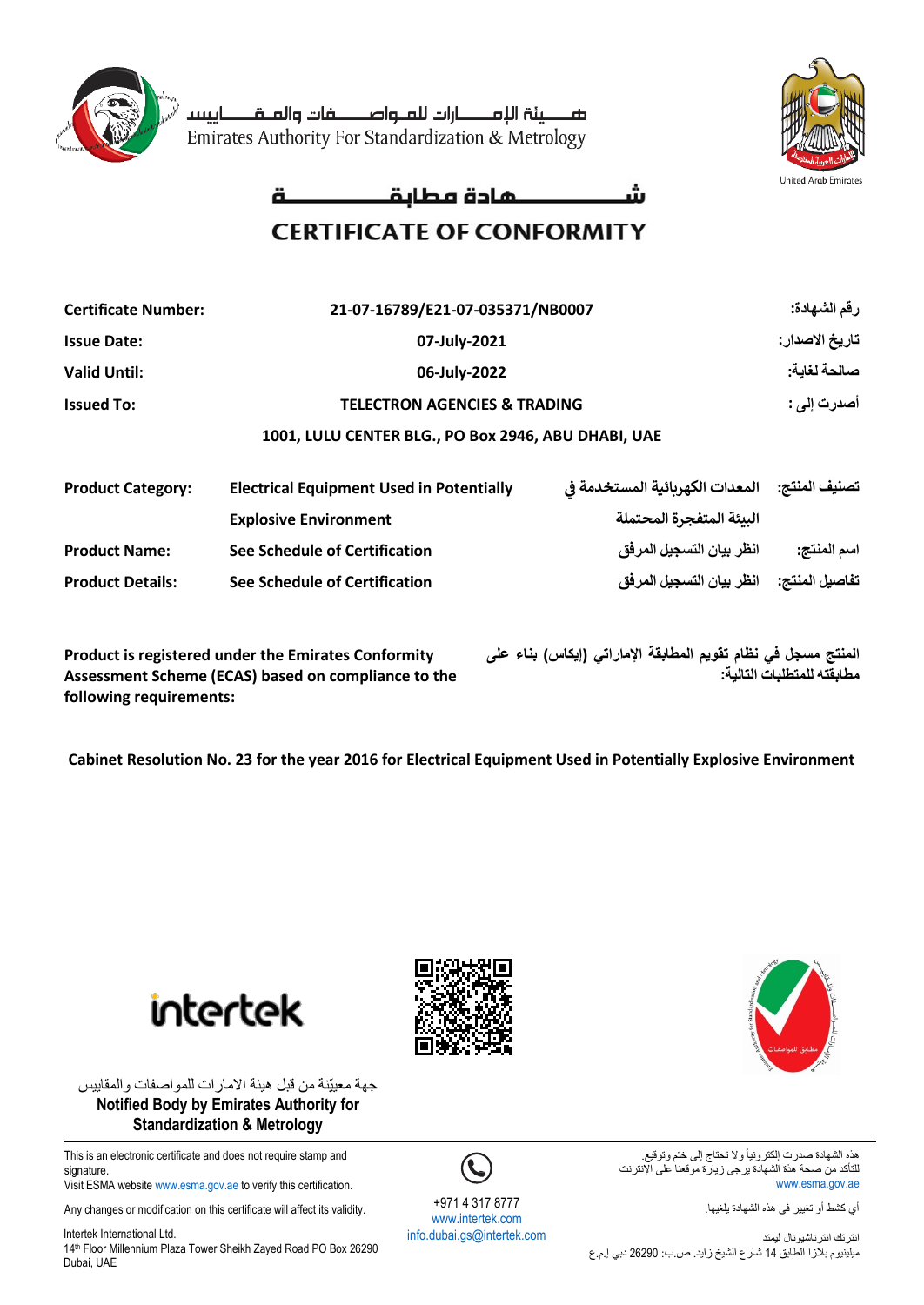

صـــــينة الإمــــــارات للمــواصــــــــفات والمــقـــــــاييسـ Emirates Authority For Standardization & Metrology



# **بیــــان التــسجیل SCHEDULE OF CERTIFICATION**

**Emirates Authority for Standardization and Metrology EMIRATES CONFORMITY ASSESSMENT SCHEME**

### **Certificate Number: 21-07-16789/E21-07-035371/NB0007 :الشهادة رقم**

### **Valid Until: 06-July-2022**

| رقم<br>التسلسل<br>No. | الاسم التجار ي<br><b>Brand Name</b> | رقم الطراز<br>Model<br><b>Number</b> | تفاصيل المنتج<br><b>Product Details</b>                                                                                                                                                                                                                                                                                                    | التقارير<br>Report Ref. No.                                              | المواصفات المطبقة<br><b>Applicable Standards</b>                                                | بلد المنشأ<br>Country of<br>Origin |
|-----------------------|-------------------------------------|--------------------------------------|--------------------------------------------------------------------------------------------------------------------------------------------------------------------------------------------------------------------------------------------------------------------------------------------------------------------------------------------|--------------------------------------------------------------------------|-------------------------------------------------------------------------------------------------|------------------------------------|
|                       | E <sub>2</sub> S                    | GNExB1X05                            | <b>Electronic Beacon Signaling</b><br>Type of Protection: Flameproof "db", Dust<br>Ignition Protection by Enclosure "tb"<br>Marking: Ex db IIC T6T4 Gb<br>Ex tb III C T80°CT130°C Db<br>-50°C to +40°C or -50°C to +55°C or -50°C to<br>+65°C<br>-50°C to +70°C<br>Please refer to IECEx UL 15.0003X Annex for<br><b>Temperature Class</b> | <b>IECEX UL 15,0003X</b><br>US/UL/ExTR15.0005/02<br>GB/SIR/QAR06.0020/09 | IEC 60079-0:2017 Edition: 7.0<br>IEC 60079-1:2014-06 Edition:7.0<br>IEC 60079-31:2013 Edition:2 | United<br>Kingdom                  |





جهة معيّنة من قبل هيئة االمارات للمواصفات والمقاييس **Notified Body by Emirates Authority for Standardization & Metrology**

This is an electronic certificate and does not require stamp and signature. Visit ESMA websit[e www.esma.gov.ae](http://www.esma.gov.ae/) to verify this certification.

Any changes or modification on this certificate will affect its validity.

Intertek International Ltd. 14<sup>th</sup> Floor Millennium Plaza Tower Sheikh Zayed Road PO Box 26290 Dubai, UAE P a g e **1 of 5**

[info.dubai.gs@intertek.com](mailto:info.dubai.gs@intertek.com)

هذه الشهادة صدرت إلكترونياً وال تحتاج إلى ختم وتوقيع. للتأكد من صحة هذة الشهادة يرجى زيارة موقعنا على الإنترنت[ae.gov.esma.www](http://www.esma.gov.ae/)

أي كشط أو تغيير فى هذه الشهادة يلغيها.

انترتك انترناشيونال ليمتد ميلينيوم بالزا الطابق 14 شارع الشيخ زايد. ص.ب: 26290 دبي إ.م.ع

+971 4 317 8777 [www.intertek.com](http://www.intertek.com/)

**صالحة لغاية:**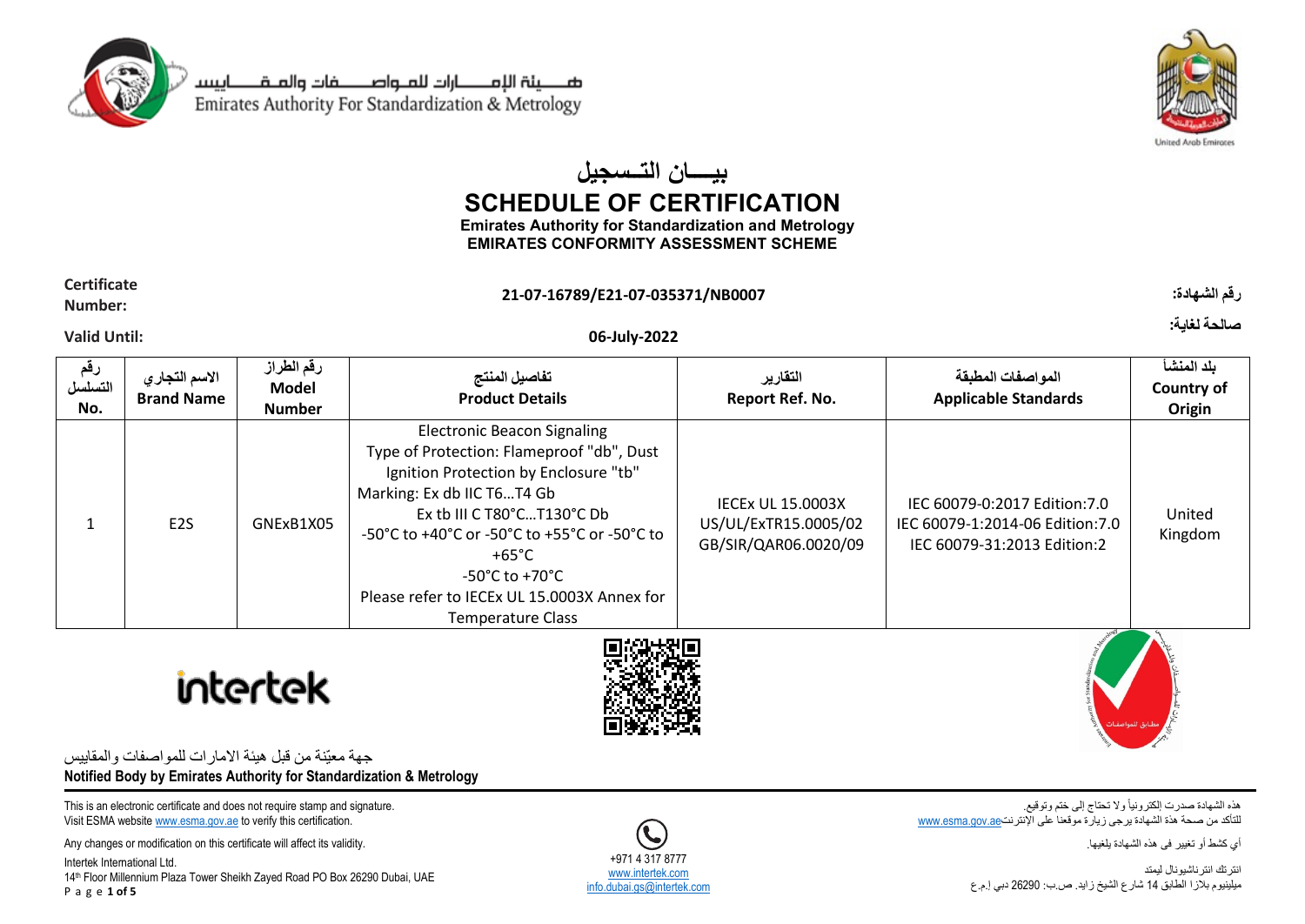

صـــــينة الإمــــــارات للمــواصــــــــفات والمــقـــــــاييسـ Emirates Authority For Standardization & Metrology



# **بیــــان التــسجیل SCHEDULE OF CERTIFICATION**

**Emirates Authority for Standardization and Metrology EMIRATES CONFORMITY ASSESSMENT SCHEME**

### **Certificate Number: 21-07-16789/E21-07-035371/NB0007 :الشهادة رقم**

**صالحة لغاية:**

### **Valid Until: 06-July-2022**

| رقم<br>التسلسل<br>No. | الاسم التجار ي<br><b>Brand Name</b> | رقم الطراز<br>Model<br><b>Number</b> | تفاصيل المنتج<br><b>Product Details</b>                                                                                                                                                                                                                                                                                                                         | التقارير<br>Report Ref. No.                                         | المواصفات المطبقة<br><b>Applicable Standards</b>                                               | بلد المنشأ<br>Country of<br>Origin |
|-----------------------|-------------------------------------|--------------------------------------|-----------------------------------------------------------------------------------------------------------------------------------------------------------------------------------------------------------------------------------------------------------------------------------------------------------------------------------------------------------------|---------------------------------------------------------------------|------------------------------------------------------------------------------------------------|------------------------------------|
| $\mathcal{P}$         | E <sub>2</sub> S                    | GNExB2X10                            | <b>Electronic Beacon Signaling</b><br>Type of Protection: Flameproof "db", Dust<br>Ignition Protection by Enclosure "tb"<br>Marking: Ex db IIC T6T4 Gb<br>Ex tb III C $T80^{\circ}$ C $T130^{\circ}$ C Db<br>-50°C to +40°C or -50°C to +55°C or -50°C to<br>+65°C<br>-50°C to +70°C<br>Please refer to IECEx UL 15.0003X Annex for<br><b>Temperature Class</b> | IECEX KEM 10.0002X<br>NL/KEM/ExTR10.0005/04<br>GB/SIR/QAR06.0020/09 | IEC 60079-0:2017 Edition:7.0<br>IEC 60079-1:2014-06 Edition:7.0<br>IEC 60079-31:2013 Edition:2 | United<br>Kingdom                  |





جهة معيّنة من قبل هيئة االمارات للمواصفات والمقاييس **Notified Body by Emirates Authority for Standardization & Metrology**

This is an electronic certificate and does not require stamp and signature. Visit ESMA websit[e www.esma.gov.ae](http://www.esma.gov.ae/) to verify this certification.

Any changes or modification on this certificate will affect its validity.

Intertek International Ltd. 14<sup>th</sup> Floor Millennium Plaza Tower Sheikh Zayed Road PO Box 26290 Dubai, UAE P a g e **2 of 5**

هذه الشهادة صدرت إلكترونياً وال تحتاج إلى ختم وتوقيع. للتأكد من صحة هذة الشهادة يرجى زيارة موقعنا على الإنترنت[ae.gov.esma.www](http://www.esma.gov.ae/)

أي كشط أو تغيير فى هذه الشهادة يلغيها.

انترتك انترناشيونال ليمتد ميلينيوم بالزا الطابق 14 شارع الشيخ زايد. ص.ب: 26290 دبي إ.م.ع

+971 4 317 8777 [www.intertek.com](http://www.intertek.com/) [info.dubai.gs@intertek.com](mailto:info.dubai.gs@intertek.com)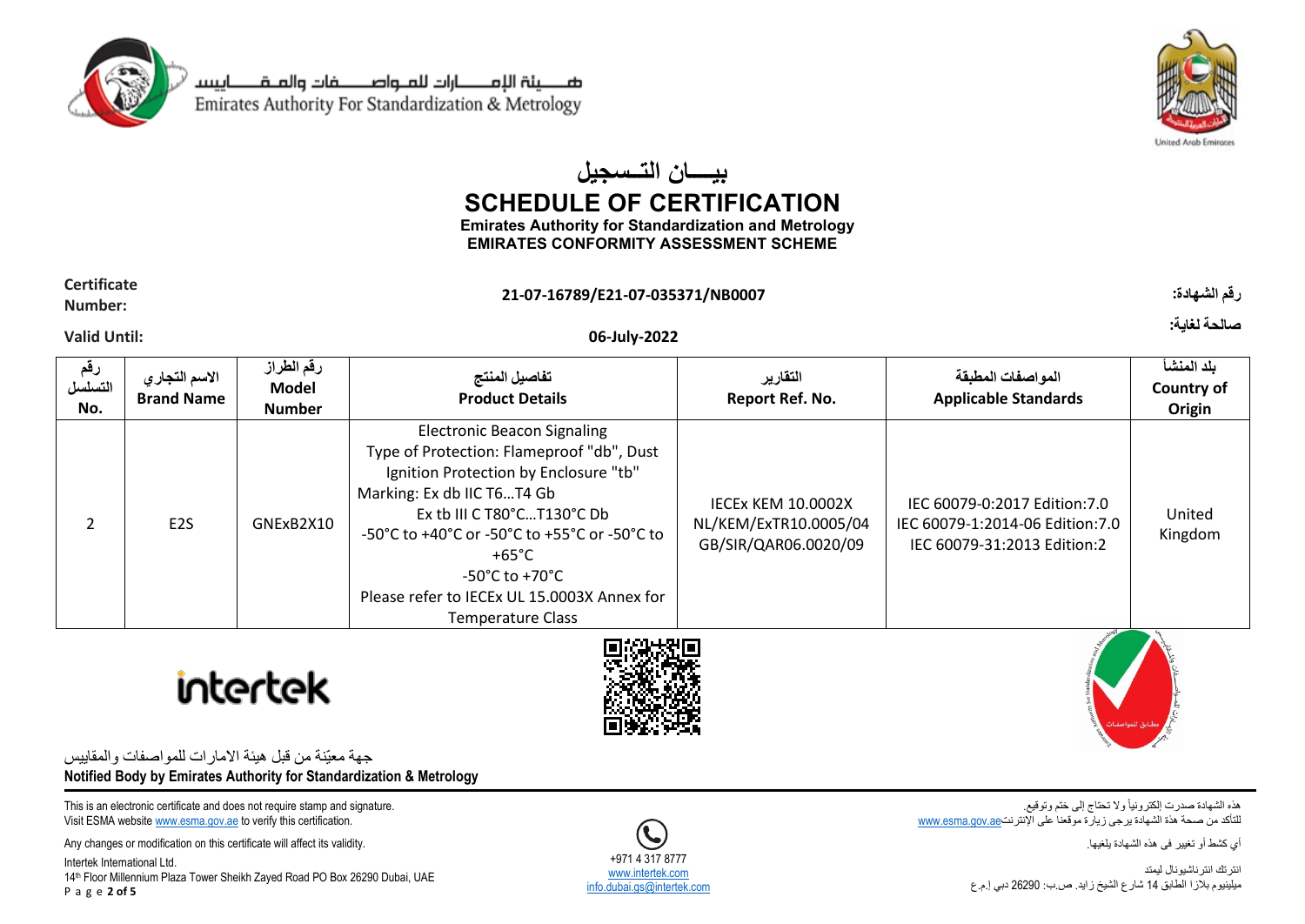

صـــــينة الإمـــــــارات للمــواصــــــــفات والمــقــــــــاييسـ Emirates Authority For Standardization & Metrology



# **بیــــان التــسجیل SCHEDULE OF CERTIFICATION**

**Emirates Authority for Standardization and Metrology EMIRATES CONFORMITY ASSESSMENT SCHEME**

## **Certificate**

## **Valid Until: 06-July-2022**

**رقم التسلسل No. االسم التجاري Brand Name رقم الطراز Model Number تفاصيل المنتج Product Details التقارير Report Ref. No. المواصفات المطبقة Applicable Standards بلد المنشأ Country of Origin** 3 E2S GNExB2X15 Electronic Beacon Signaling Type of Protection: Flameproof "db", Dust Ignition Protection by Enclosure "tb" Marking: Ex db IIC T6…T4 Gb Ex tb III C T80°C…T130°C Db -50°C to +40°C or -50°C to +55°C or -50°C to +65°C -50°C to +70°C Please refer to IECEx UL 15.0003X Annex for Temperature Class IECEx KEM 10.0002X NL/KEM/ExTR10.0005/04 GB/SIR/QAR06.0020/09 IEC 60079-0:2017 Edition:7.0 IEC 60079-1:2014-06 Edition:7.0 IEC 60079-31:2013 Edition:2 United Kingdom





جهة معيّنة من قبل هيئة االمارات للمواصفات والمقاييس **Notified Body by Emirates Authority for Standardization & Metrology**

This is an electronic certificate and does not require stamp and signature. Visit ESMA websit[e www.esma.gov.ae](http://www.esma.gov.ae/) to verify this certification.

Any changes or modification on this certificate will affect its validity.

Intertek International Ltd. 14th Floor Millennium Plaza Tower Sheikh Zayed Road PO Box 26290 Dubai, UAE P a g e **3 of 5**

**Number: 21-07-16789/E21-07-035371/NB0007 :الشهادة رقم**

**صالحة لغاية:**

هذه الشهادة صدرت إلكترونياً وال تحتاج إلى ختم وتوقيع. للتأكد من صحة هذة الشهادة يرجى زيارة موقعنا على الإنترنت[ae.gov.esma.www](http://www.esma.gov.ae/)

أي كشط أو تغيير فى هذه الشهادة يلغيها.

انترتك انترناشيونال ليمتد ميلينيوم بالزا الطابق 14 شارع الشيخ زايد. ص.ب: 26290 دبي إ.م.ع

+971 4 317 8777 [www.intertek.com](http://www.intertek.com/) nfo.dubai.gs@intertek.com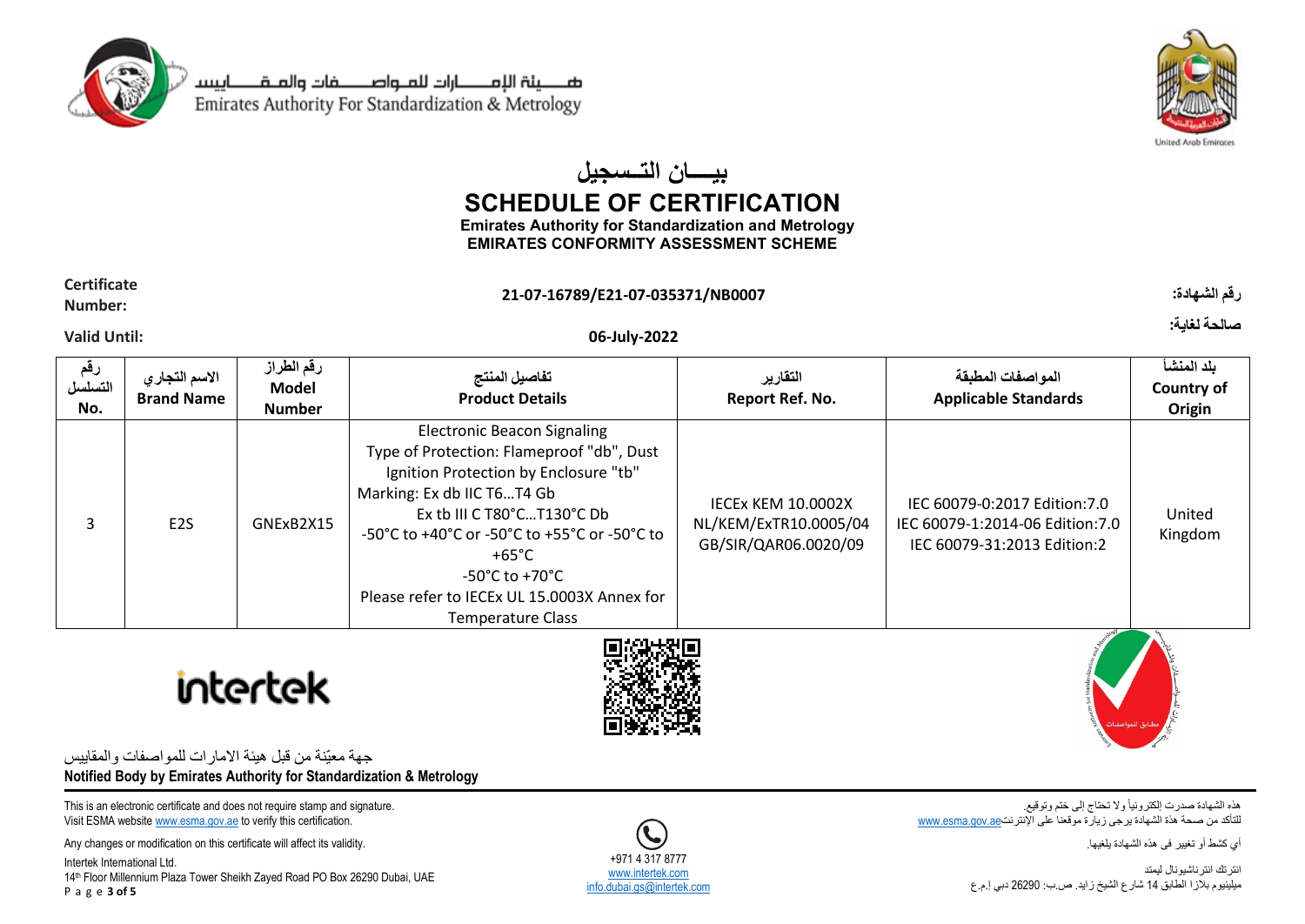

صـــــينة الإمـــــــارات للمــواصــــــــفات والمــقــــــــاييسـ Emirates Authority For Standardization & Metrology



# **بیــــان التــسجیل SCHEDULE OF CERTIFICATION**

**Emirates Authority for Standardization and Metrology EMIRATES CONFORMITY ASSESSMENT SCHEME**

#### **Certificate Number: 21-07-16789/E21-07-035371/NB0007 :الشهادة رقم**

## **Valid Until: 06-July-2022**

**رقم التسلسل No. االسم التجاري Brand Name رقم الطراز Model Number تفاصيل المنتج Product Details التقارير Report Ref. No. المواصفات المطبقة Applicable Standards بلد المنشأ Country of Origin** 4 E2S GNExB2X21 Electronic Beacon Signaling Type of Protection: Flameproof "db", Dust Ignition Protection by Enclosure "tb" Marking: Ex db IIC T6…T4 Gb Ex tb III C T80°C…T130°C Db -50°C to +40°C or -50°C to +55°C or -50°C to +65°C -50°C to +70°C Please refer to IECEx UL 15.0003X Annex for Temperature Class IECEx KEM 10.0002X NL/KEM/ExTR10.0005/04 GB/SIR/QAR06.0020/09 IEC 60079-0:2017 Edition:7.0 IEC 60079-1:2014-06 Edition:7.0 IEC 60079-31:2013 Edition:2 United Kingdom





جهة معيّنة من قبل هيئة االمارات للمواصفات والمقاييس **Notified Body by Emirates Authority for Standardization & Metrology**

This is an electronic certificate and does not require stamp and signature. Visit ESMA websit[e www.esma.gov.ae](http://www.esma.gov.ae/) to verify this certification.

Any changes or modification on this certificate will affect its validity.

Intertek International Ltd. 14th Floor Millennium Plaza Tower Sheikh Zayed Road PO Box 26290 Dubai, UAE P a g e **4 of 5**

هذه الشهادة صدرت إلكترونياً وال تحتاج إلى ختم وتوقيع. للتأكد من صحة هذة الشهادة يرجى زيارة موقعنا على الإنترنت[ae.gov.esma.www](http://www.esma.gov.ae/)

أي كشط أو تغيير فى هذه الشهادة يلغيها.

انترتك انترناشيونال ليمتد ميلينيوم بالزا الطابق 14 شارع الشيخ زايد. ص.ب: 26290 دبي إ.م.ع

+971 4 317 8777 [www.intertek.com](http://www.intertek.com/) nfo.dubai.gs@intertek.com

**صالحة لغاية:**